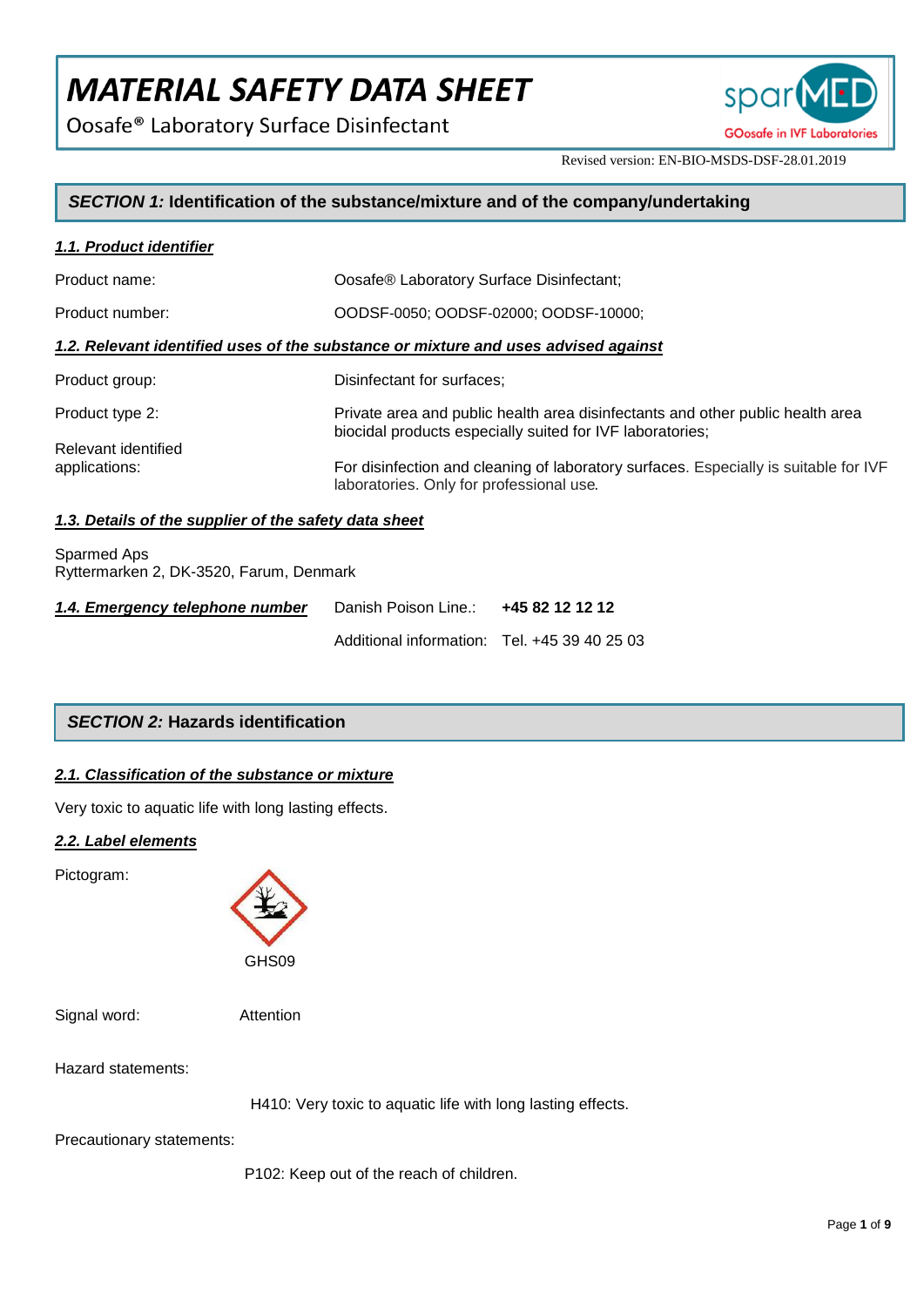Oosafe® Laboratory Surface Disinfectant



Revised version: EN-BIO-MSDS-DSF-28.01.2019

| 2.3. Other hazards | No information available                                                                                                                                |
|--------------------|---------------------------------------------------------------------------------------------------------------------------------------------------------|
|                    | P337 + P313: If eye irritation persists: Get medical advice/ attention                                                                                  |
|                    | P305 + P351 + P338: IF IN EYES: Rinse cautiously with water for several minutes. Remove contact lenses, if<br>present and easy to do. Continue rinsing. |
| P273:              | Avoid release to the environment                                                                                                                        |

## *SECTION 3:* **Composition/information on ingredients**

#### *3.2. Mixtures*

#### **Chemical characterization**

#### **Active Ingredients**

Concentration of the following component in the mixture: < 7%

| <b>Name</b>                                                    | Cas-No.    | EC-<br>No./Reg.No. | <b>Classification</b>                                                                                                       | <b>Concentration</b> |
|----------------------------------------------------------------|------------|--------------------|-----------------------------------------------------------------------------------------------------------------------------|----------------------|
| N, N-didecyl-N-methyl-<br>poly(oxethyl)ammonium<br>priopionate | 94667-33-1 | 619-057-3          | Acute Tox.; 4; H302<br>Skin Corr.; 1B; H314<br>Aquatic Acute; 1; H400<br>Aquatic Chronic; 1; H410<br>C, N; R22, R34, R50/53 | Ca. 70%              |

For the full text of the H-Statements mentioned in this Section, see Section 16. For the full text of the R-Phrases mentioned in this Section, see Section 16.

## *SECTION 4:* **First aid measures**

#### *4.1. Description of first aid measures*

General advice: No special measures required.

Inhalation Supply fresh air; consult doctor in case of complaints.

- Skin contact Generally, the product is not irritating for the skin. Consult the doctor in case of complaints.
- Eye contact Rinse open eye for 10min under running water. Force to open eyelids. Consult a doctor if irritation persists.
- Ingestion: Call a physician immediately. Clean mouth with water and drink afterwards plenty of water. Do not induce vomiting without medical advice. Never give anything by mouth to an unconscious person.

## *4.2 Most important symptoms and effects, both acute and delayed*

Symptoms: No information available.

*4.3 Indication of any immediate medical attention and special treatment needed*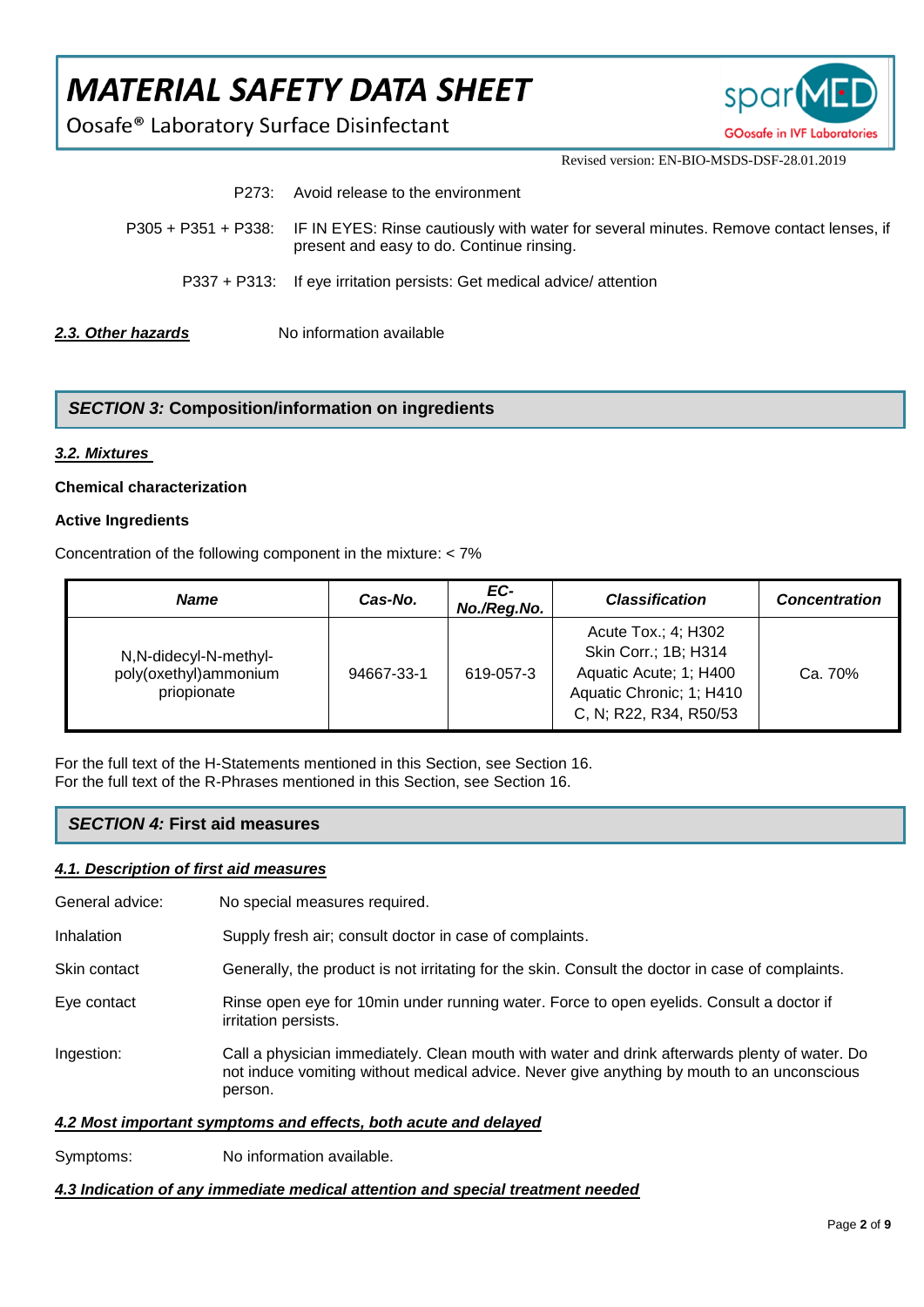Oosafe® Laboratory Surface Disinfectant



Revised version: EN-BIO-MSDS-DSF-28.01.2019

Treatment: No information available.

## *SECTION 5:* **Fire-fighting measures**

## *5.1. Extinguishing media*

Dry powder, water spray, foam.

## *5.2. Special hazards arising from the substance or mixture*

Heating or fire can release toxic gas.

## *5.3. Advice for fire-fighters*

Special protective equipment for fire fighters: In the event of fire, wear self-contained breathing apparatus.

Additional information: Use water spray to cool unopened containers. Fire residues and contaminated fire extinguishing water must be disposed of in accordance with local regulations.

## *SECTION 6:* **Accidental release measures**

## *6.1. Personal precautions, protective equipment and emergency procedures*

Not required

## *6.2. Environmental precautions*

Dilute with plenty of water.

## *6.3. Methods and material for containment and cleaning up*

Absorb with liquid- binding material (sand, diatomite, acid binders, universal binders, sawdust).

## *6.4. Additional information*

No dangerous substances are released.

## *SECTION 7:* **Handling and storage**

## **7.1. Precautions for safe handling**

Advice on safe handling: Avoid contact with eyes. Provide enough air exchange and/or exhaust in work rooms.

Advice on protection against fire and explosion: No special measures required

## **7.2. Conditions for safe storage, including any incompatibilities**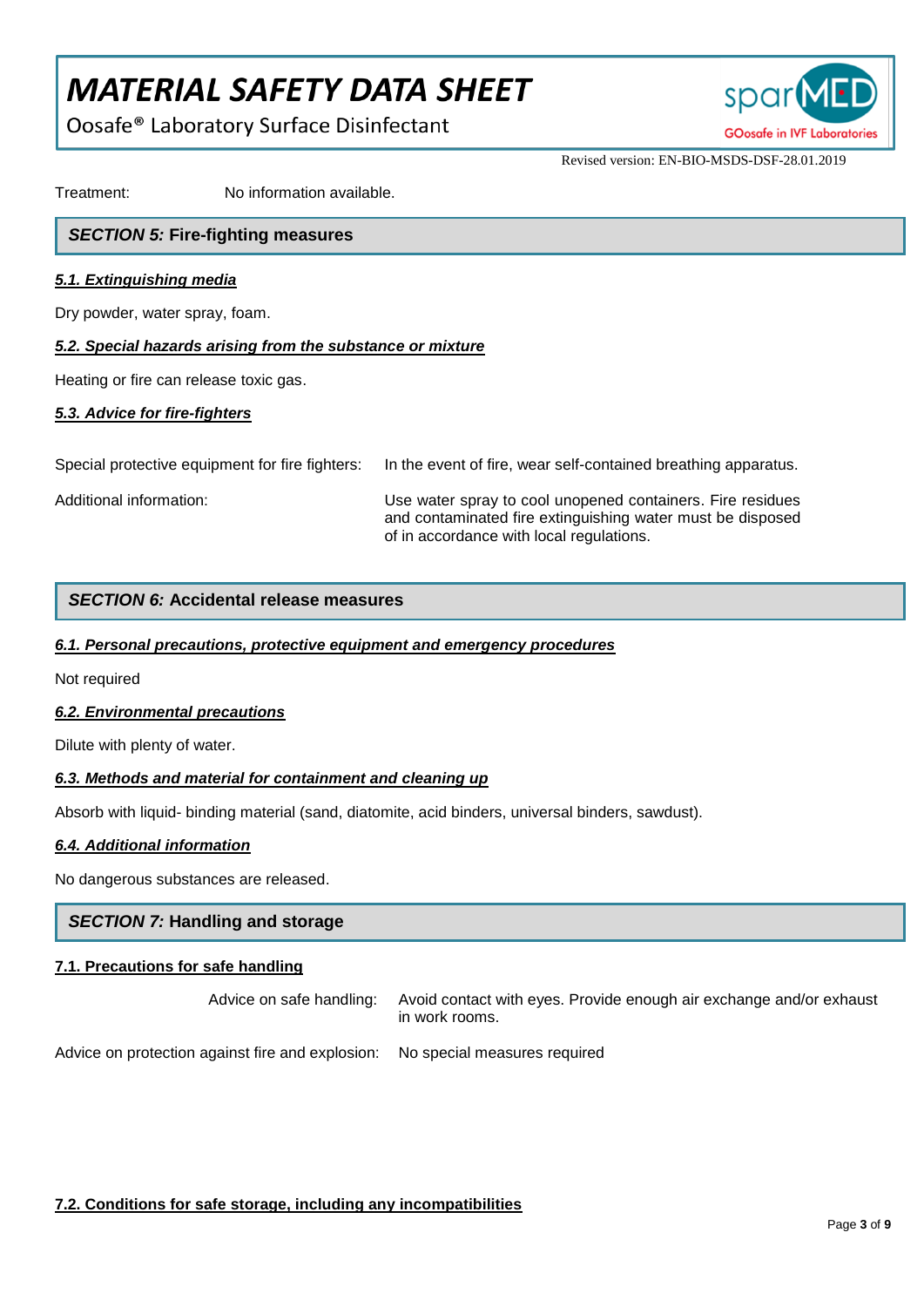Oosafe® Laboratory Surface Disinfectant



Revised version: EN-BIO-MSDS-DSF-28.01.2019

| Requirements for storage areas and containers:          | Keep containers tightly closed. To maintain product<br>quality, do not store in heat or direct sunlight but keep in a dry<br>and cool place. Appropriate container material - plastic. |
|---------------------------------------------------------|----------------------------------------------------------------------------------------------------------------------------------------------------------------------------------------|
| Information for combined storage:                       | Not required                                                                                                                                                                           |
| Further information on storage conditions:              | Keep away from heat and direct sunlight.                                                                                                                                               |
| 7.3. Specific end use(s)                                |                                                                                                                                                                                        |
| Specific use(s):                                        | No information available.                                                                                                                                                              |
| <b>SECTION 8: Exposure controls/personal protection</b> |                                                                                                                                                                                        |
| 8.1. Control parameters                                 |                                                                                                                                                                                        |
| Occupational exposure:                                  | The product does not contain any relevant quantities of<br>materials with critical values that have to be monitored at the<br>workplace.                                               |
| Additional information:                                 | The lists that were valid during the compilation were used as<br>basis.                                                                                                                |
| 8.2. Exposure controls                                  |                                                                                                                                                                                        |
| Personal protective equipment                           |                                                                                                                                                                                        |
| General protective and hygienic measures:               | The general rules and precautionary measures for handling<br>chemicals should be observed. Avoid contact with eyes.<br>Wash hands before breaks and after work.                        |
| Respiratory protection:                                 | Not required.                                                                                                                                                                          |
| Hand protection:                                        | Not required.                                                                                                                                                                          |
| Eye protection:                                         | Not required but recommended when handling the<br>concentrate.                                                                                                                         |

## *SECTION 9:* **Physical and chemical properties**

## *9.1. Information on basic physical and chemical properties*

| Physical state:              | Liquid                 |
|------------------------------|------------------------|
| Colour:                      | slightly yellow        |
| Odour:                       | Slightly aromatic      |
| Melting point/Melting range: | undetermined           |
| Boiling point/Boiling range: | approx.100 $\degree$ C |
| Flash point:                 | not applicable         |
| Auto-flammability:           | not auto-flammable     |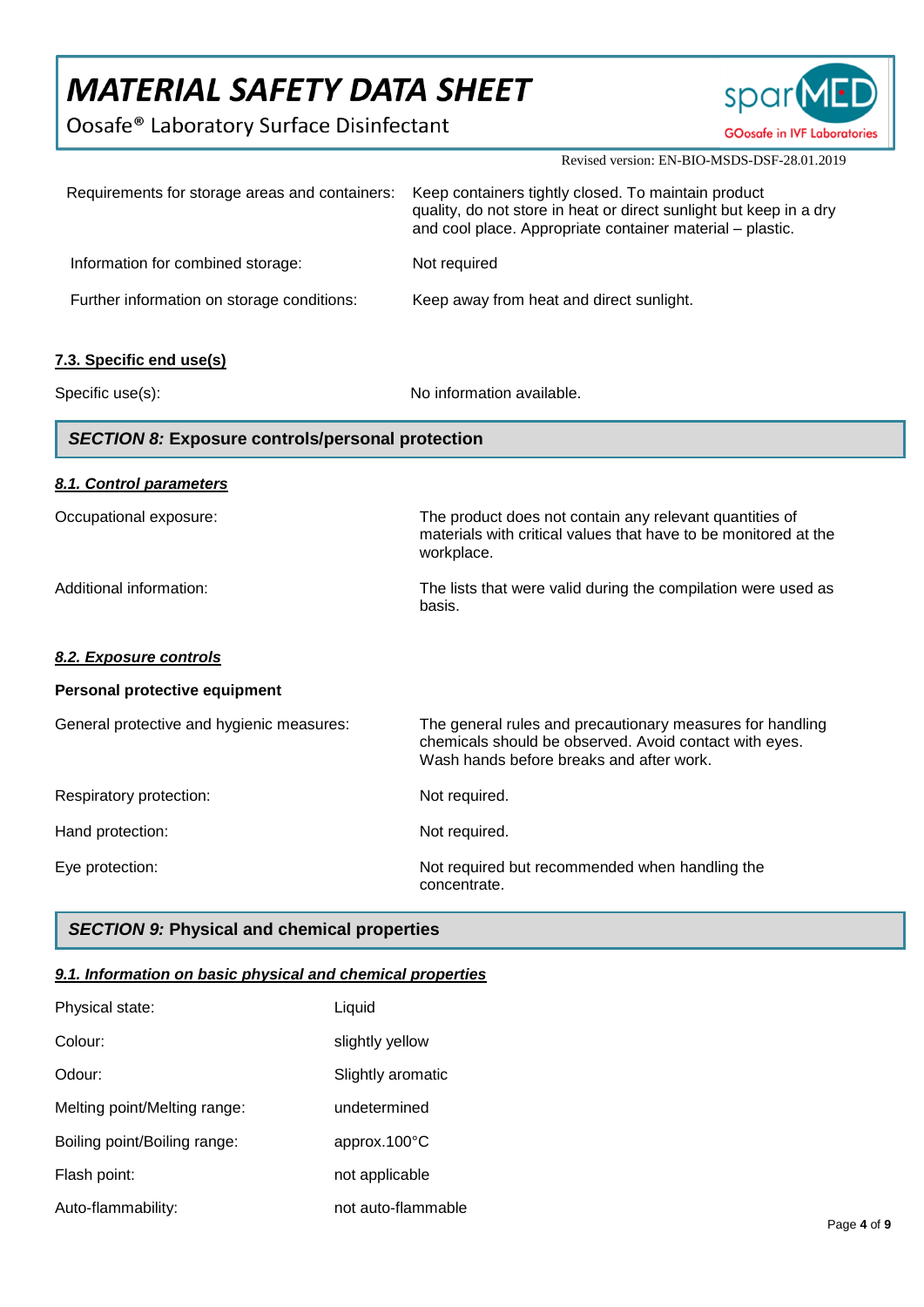Oosafe® Laboratory Surface Disinfectant



Revised version: EN-BIO-MSDS-DSF-28.01.2019

| A de Athen information                |                                              |
|---------------------------------------|----------------------------------------------|
| Solubility in/ Miscibility with water | completely miscible                          |
| рH                                    | 5.5 - 7.0 (6,3 mg/g; 20 °C)                  |
| Density:                              | approx. $1g/cm^3$ (20 °C)                    |
| Viscosity, dynamic:                   | approx. 5 mPa.s (20 $\,^{\circ}$ C)          |
| Danger of explosion:                  | product does not present an explosion hazard |
|                                       |                                              |

## *9.1. Other information*

No data available.

| <b>SECTION 10: Stability and reactivity</b> |                                                       |  |
|---------------------------------------------|-------------------------------------------------------|--|
| 10.1. Reactivity                            | Stable under normal storage conditions.               |  |
| 10.2. Chemical stability                    | Stable under normal conditions.                       |  |
| 10.3. Possibility of hazardous reactions    | No hazardous reactions known.                         |  |
| 10.4. Conditions to avoid                   | No decomposition if used according to specifications. |  |
| 10.5 Incompatible materials                 | No incompatible materials known.                      |  |
| 10.6 Hazardous decomposition products       | No hazardous decomposition products known.            |  |

## *SECTION 11:* **Toxicological information**

## *11.1. Information on toxicological effects*

#### **The following toxicological data refers to the mixture**

#### **Primary irritant effect**

| Skin irritation: | No irritant effect               |
|------------------|----------------------------------|
| Eve irritation:  | Can cause irritation of the eyes |
| Sensitization:   | No sensitizing effect known.     |

#### **Additional Toxicological information:**

In accordance with the calculation method undertaken by the EU Preparations Directive (1272/2008/EC), this product is associated with the following risks: Attention. The product is a preparation for which there are no experimentally determined toxicity data.

## **The following toxicological data refers to the active ingredient at 70% concentration**

Acute oral toxicity (LD50): 1157 mg/kg

Species: rat Method: OECD Test Guideline 401

Skin irritation: intervention and the set of the set of the set of the set of the set of the set of the set of the set of the set of the set of the set of the set of the set of the set of the set of the set of the set of t

Species: rabbit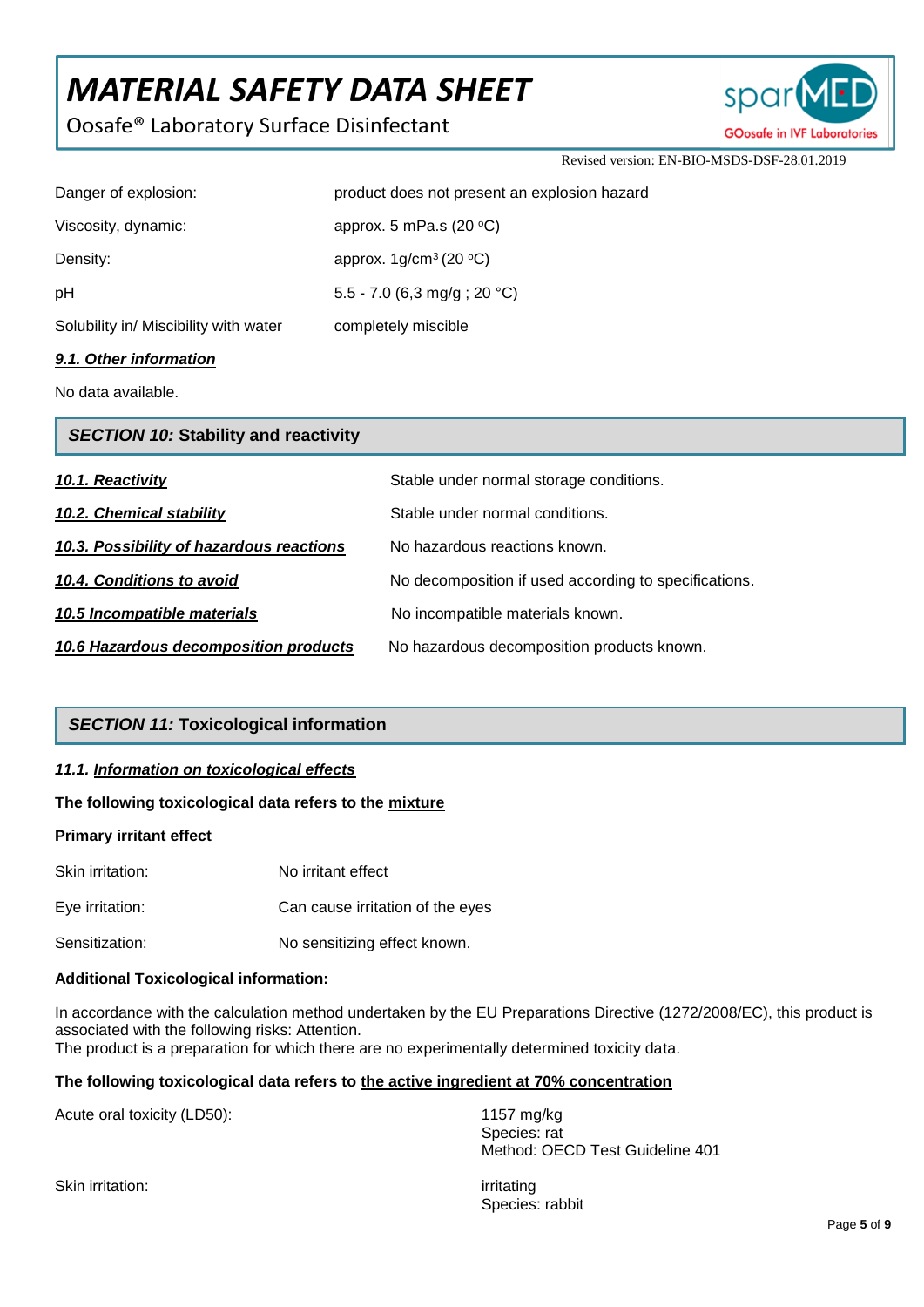Oosafe® Laboratory Surface Disinfectant



Revised version: EN-BIO-MSDS-DSF-28.01.2019

|                         | Exposure time: 4 h<br>Method: OECD Test Guideline 404                                                                           |
|-------------------------|---------------------------------------------------------------------------------------------------------------------------------|
| Eye irritation:         | severe irritant<br>Species: rabbit<br>Method: OECD Test Guideline 405                                                           |
| Repeated dose toxicity: | NOAEL: 391 mg/kg<br><b>Application Route: Dietary</b><br>Exposure time: 90 d<br>Species: Rat<br>Method: OECD Test Guideline 408 |
| Genotoxicity in vitro:  | negative<br>Ames test, Salmonella typhimurium<br>Method: OECD Test Guideline 471                                                |
|                         | negative<br>Ames test, Escherichia coli<br>Method: OECD Test Guideline 472                                                      |
|                         | negative<br>Gene mutation, mouse lymphoma cells<br>Method: OECD Test Guideline 476                                              |
|                         | negative<br>Chromosome aberration test in vitro, Human lymphocytes<br>Method: OECD Test Guideline 473                           |
| Genotoxicity in vivo:   | negative<br>Chromosome aberration test in vivo<br>Species: Rat<br>Method: OECD Test Guideline 475                               |

## *SECTION 12:* **Ecological information**

| 12.1. Toxicity                           |                                                     |  |
|------------------------------------------|-----------------------------------------------------|--|
| Toxicity to fish:                        | No data available.                                  |  |
| 12.2. Persistence and degradability      |                                                     |  |
| Biodegradability:                        | No data available.                                  |  |
| 12.3. Bioaccumulative potential          |                                                     |  |
| Bioaccumulation:                         | No data available.                                  |  |
| 12.4. Mobility in soil                   | No data available.                                  |  |
| Behaviour in environmental compartments: |                                                     |  |
| 12.5. Results of PBT and vPvB assessment |                                                     |  |
| Assessment:                              | This mixture contains no substance considered to be |  |

persistent, bioaccumulating and toxic (PBT).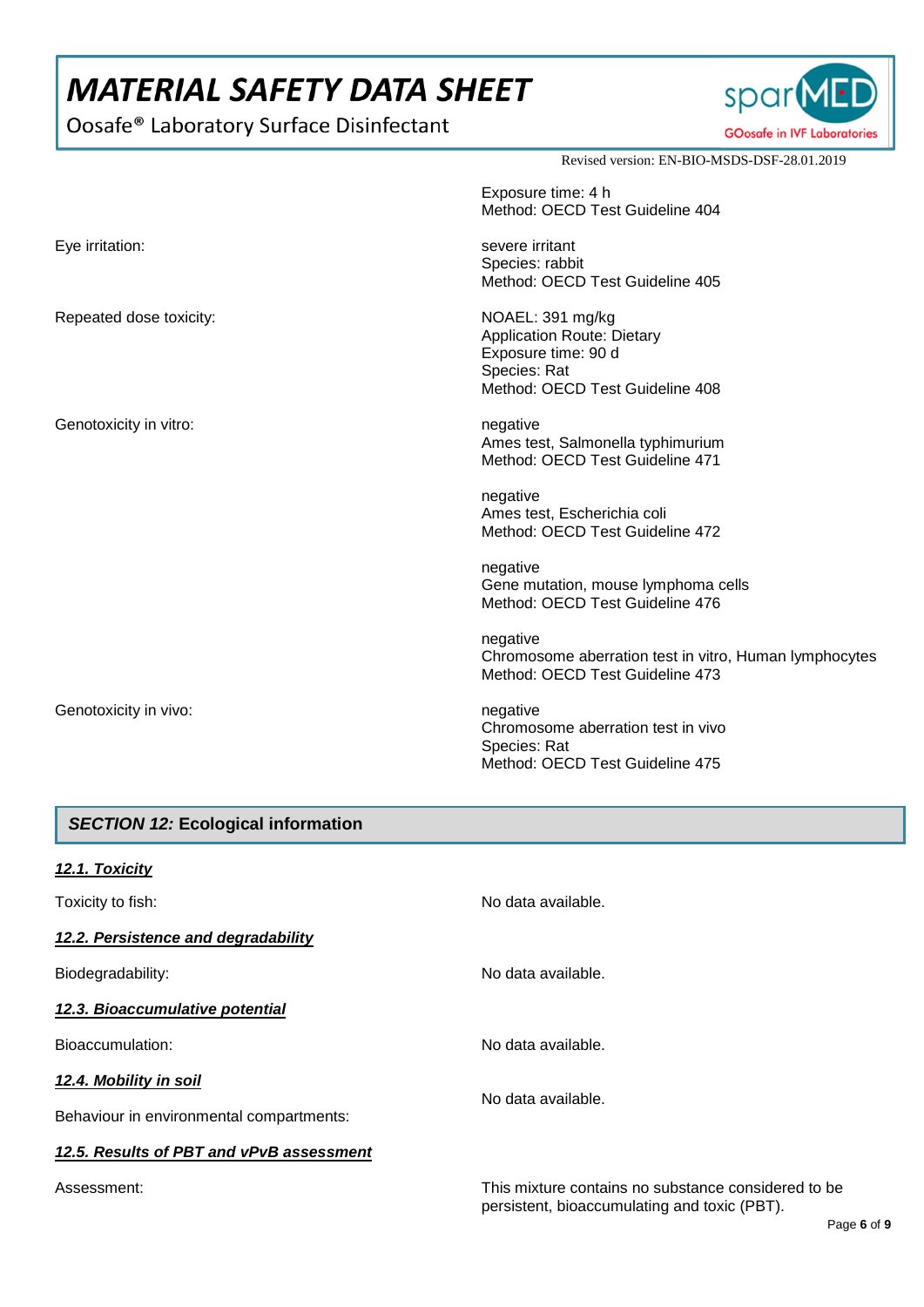Oosafe® Laboratory Surface Disinfectant



Revised version: EN-BIO-MSDS-DSF-28.01.2019

This mixture contains no substance considered to be very persistent and very bioaccumulating (vPvB).

## *12.6. Other adverse effects*

Additional advice: No data available.

**The following ecotoxicological data refer to the active ingredient at 70% concentration and NOT to the mixture:** 

**N,N-Didecyl-N-methyl-poly(oxyethyl)ammonium propionate (CAS-No.: 94667-33-1)**

**Toxicity**

| Toxicity to fish (LC50):                                | $0,78$ mg/l<br>Species: Danio rerio (zebra fish)<br>Acute toxicity<br>Exposure time: 96 h<br>Method: OECD Test Guideline 203                         |
|---------------------------------------------------------|------------------------------------------------------------------------------------------------------------------------------------------------------|
| Toxicity to fish (LC50):                                | 0,63 mg/l<br>Species: Cyprinus carpio (Carp)<br>Acute toxicity<br>Exposure time: 96 h<br>Method: OECD Test Guideline 203                             |
| Toxicity to fish (LC50):                                | $0,52$ mg/l<br>Species: Lepomis macrochirus (Bluegill sunfish)<br>Acute toxicity<br>Exposure time: 96 h<br>Method: US-EPA                            |
| Toxicity to daphnia and other<br>aquatic invertebrates: | $0,07$ mg/l<br>Species: Daphnia magna (Water flea)<br>Immobilization<br>Exposure time: 48 h<br>Method: OECD Test Guideline 202                       |
| Toxicity to algae (EbC50):                              | $0,15 \text{ mg/l}$<br>Species: Desmodesmus subspicatus (green algae) Growth<br>inhibition<br>Exposure time: 72 h<br>Method: OECD Test Guideline 201 |
| M-Factor (Acute aquatic toxicity):                      | 10                                                                                                                                                   |
| M-Factor (Chronic aquatic toxicity):                    | 10                                                                                                                                                   |
| Toxicity to bacteria                                    | 16,8 mg/l<br>Species: activated sludge<br>Respiration inhibition<br>Exposure time: 3 h<br>Method: OECD Test Guideline 209                            |
| <b>Persistence and degradability</b>                    |                                                                                                                                                      |
| Biodegradability                                        | Zahn-Wellens Test: 80 %<br>Biodegradable<br>Testing period: 28 d                                                                                     |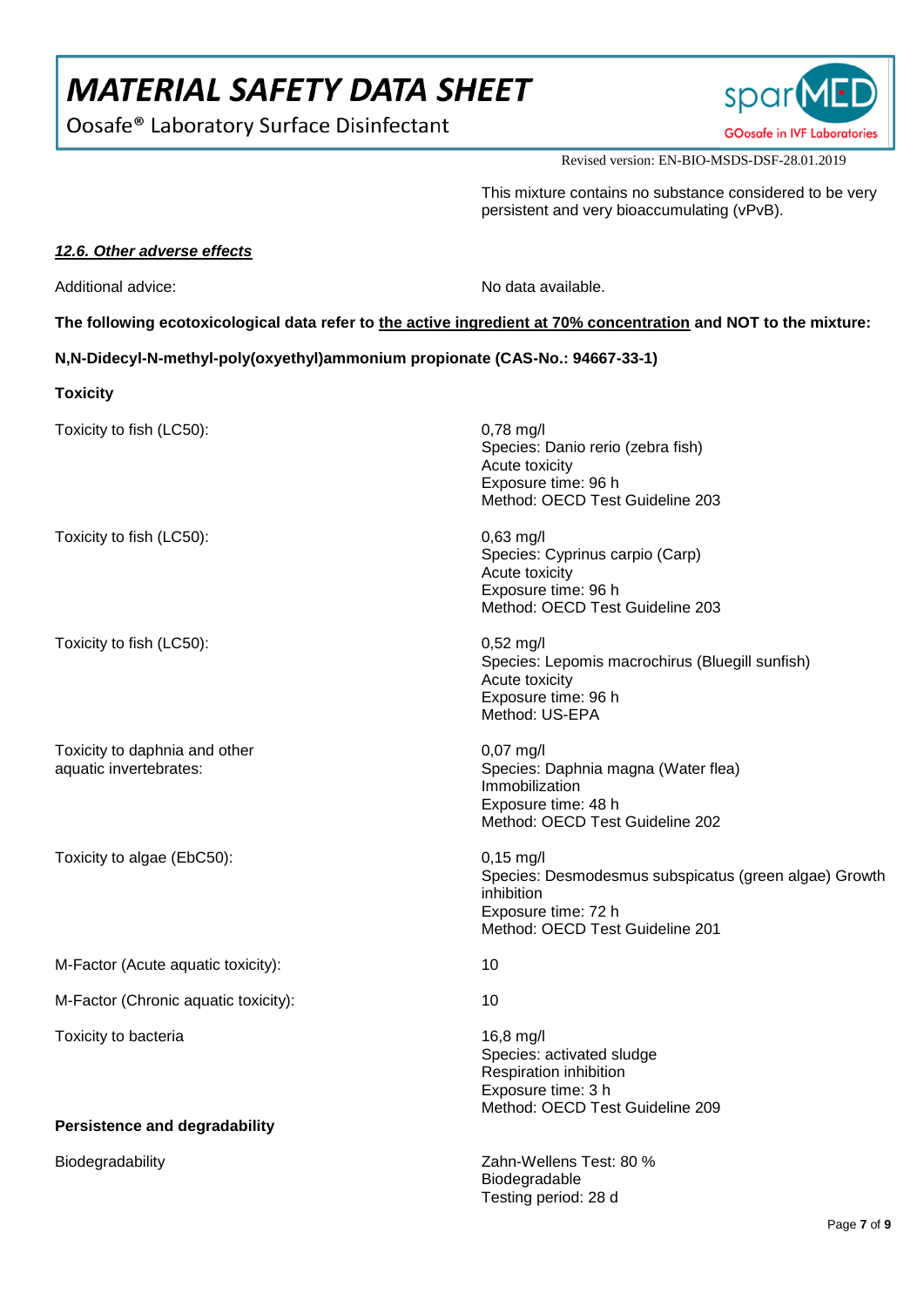Oosafe® Laboratory Surface Disinfectant



Revised version: EN-BIO-MSDS-DSF-28.01.2019

Method: OECD Test Guideline 302B

Modified Sturm Test: 34 % Not readily biodegradable. Testing period: 29 d Method: OECD Test Guideline 301B

#### **Other adverse effects**

Additional advice no data available no data available

## *SECTION 13:* **Disposal considerations**

#### **13.1. Waste treatment methods**

Product and/or contaminated packaging:

*SECTION 14:* **Transport information**

P501 Partially empty or empty container/packaging should be

Recommended cleaning agent: Water, if necessary with the addition of detergent.

rinsed with plenty of water and can be disposed of together with household waste or brought to a recycling collection

| $\frac{1}{2}$                                                                            |                 |
|------------------------------------------------------------------------------------------|-----------------|
| IATA/IMDG/ADR/RID/DOT/TDG                                                                |                 |
| 14.1. UN number                                                                          | Not applicable. |
| 14.2. Proper shipping name                                                               | Not applicable. |
| 14.3. Transport hazard class                                                             | Not applicable. |
| 14.4. Packing group                                                                      | Not applicable. |
| 14.5. Environmental hazards                                                              | No.             |
| 14.6. Special precautions for the user                                                   | None.           |
| 14.7. Transport in bulk according to Annex II of<br><b>MARPOL 73/78 and the IBC Code</b> | Not applicable. |

point.

## *SECTION 15:* **Regulatory information**

## *15.1. Safety, health and environmental regulations/legislation specific for the substance or mixture*

This safety data sheet complies with the requirements of Regulation (EC) No. 1272/2008